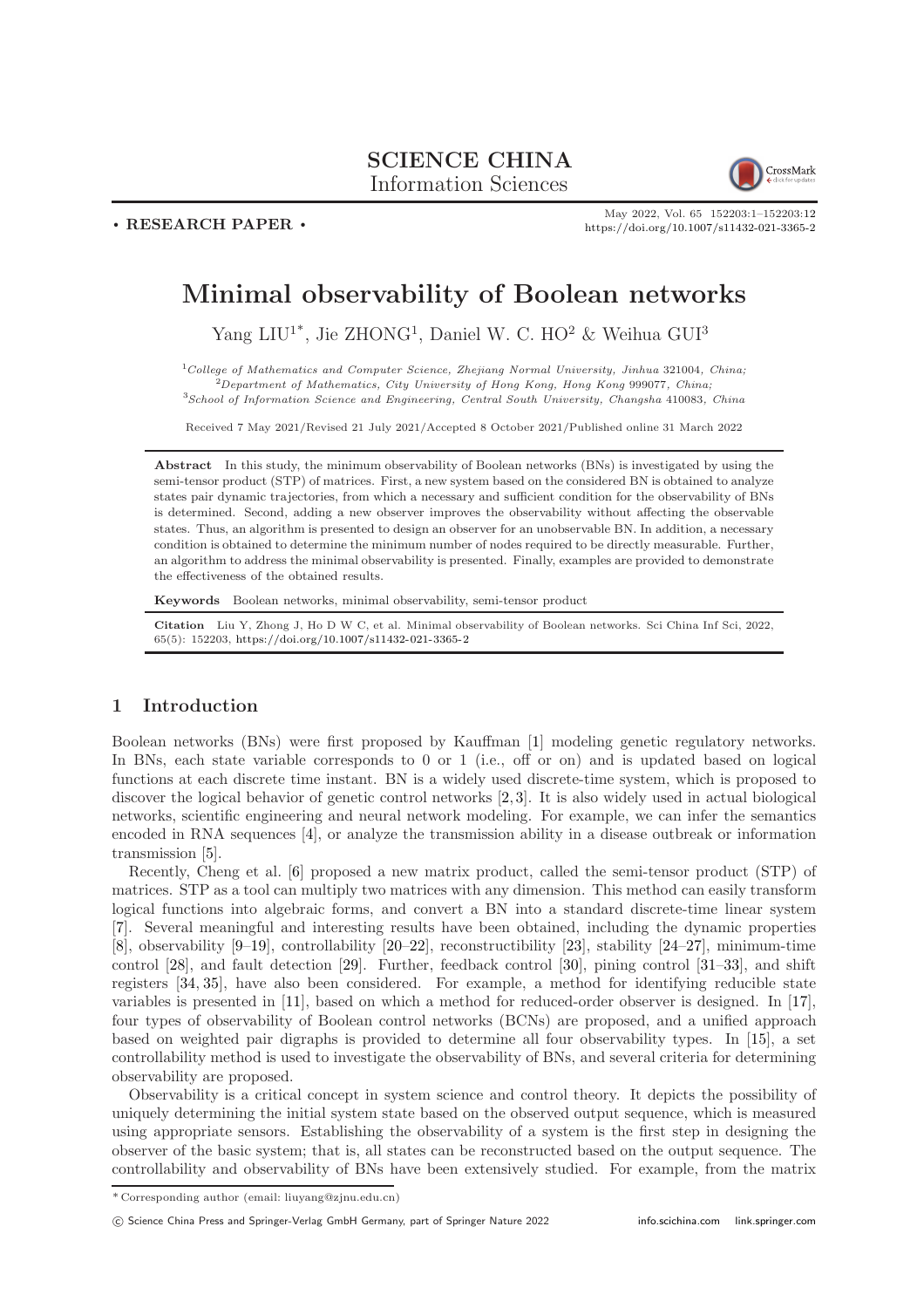equations perspective, the observability of BNs is studied in [\[11\]](#page-11-14), and a method for designing reducedorder state observers for BCNs is proposed in [\[12\]](#page-11-17). When a given system is not observable with the sensors provided, determining the inclusion of additional sensors to make it observable is desirable. The number of additional sensors required is critical when the system is unobservable in the conventional sense. Thus, the difficulties of minimal observability are attracting considerable interest [\[36,](#page-11-18) [37\]](#page-11-19).

Recently, the problem of minimizing controlled nodes has been extensively investigated for a special type of BNs called conjunctive BNs [\[38](#page-11-20)[–41\]](#page-11-21), such as the minimal controllability [\[40\]](#page-11-22) and minimal observability [\[41\]](#page-11-21) of conjunctive BNs. Conjunctive BNs are a special class of BNs whose updating rule is composed of only logic AND operations. An efficient algorithm to solve the minimal observability problem was proposed in [\[41\]](#page-11-21) using a graph-theory approach. However, the relatively minimal observable problems for BNs remain challenging. In this study, the observability issue (sometimes referred to as initial state estimation) of BNs is investigated based on the STP method and algebraic state-space representation of BNs. In addition, how to determine the minimum outputs leading to an observable BN is addressed.

According to the above analysis, investigating the minimal observability for BNs is necessary as well as interesting. Three problems must be solved for BNs. The conventional approach is to determine whether a given system is observable; the next step is to design a sensor that makes the system observable; the final step is to obtain the minimum number of nodes required for direct observation. For BNs, the observability of systems improves with an increase in the number of nodes that are measured directly; that is, already observable states will not be affected by a new observer. Thus, the main aim of this study is to investigate the dynamic trajectory of indistinguishable states. In detail, a parallel system is presented, and a new system is obtained combining the original and parallel systems. The dynamic trajectory of indistinguishable states for the new system can be investigated. Then, a necessary and sufficient condition is obtained to determine the observability of BNs, and an algorithm is designed to determine the set of indistinguishable states. Certain nodes are obtained using STP of matrices to make indistinguishable states initially distinguishable. A theorem is presented to design the observer for an unobservable BN. A necessary condition is obtained to determine the minimum number of nodes.

The rest of this paper is arranged as follows. Section [2](#page-1-0) provides some basic notations and the algebraic form of BNs. The main results on minimal observability are presented in Section [3.](#page-2-0) A short conclusion is presented in Section [4.](#page-10-9)

## <span id="page-1-0"></span>2 Preliminaries

Some basic symbols and notations are given below.

• Let  $\mathcal{D} := \{0, 1\}$  and  $\mathcal{D}^n = \mathcal{D} \times \cdots \times \mathcal{D}$  $\overbrace{n}$ .

•  $\Delta_n := \{\delta_n^i | 1 \leqslant i \leqslant n\}$ , where  $\delta_n^i$  is the *i*th column of the identity matrix  $I_n$ .

•  $M_{m \times n}$  is the set of  $m \times n$  real matrices.  $R_t$  is the set of column vectors.

• Let  $\text{Col}_i(A)$  denote the *i*th column of matrix A and  $\text{Col}(A)$  denote the set of columns of matrix A. A matrix  $A \in M_{m \times n}$  is named a logical matrix if  $Col(A) \subseteq \Delta_n$ .

• Let  $Row_i(A)$  denote the *i*th row of matrix A and  $Row(A)$  denote the set of rows of matrix A.

•  $\mathcal{L}_{m \times n}$  is the set of  $m \times n$  logical matrices. If  $A \in \mathcal{L}_{m \times n}$ , it can be shown as  $A = [\delta_m^{i_1} \delta_m^{i_2} \cdots \delta_m^{i_n}],$ for notational compactness by  $A = \delta_m[i_1 \ i_2 \ \cdots \ i_n]$ .  $\Omega(A)$  is a vector set and  $\Omega(A) = \{\delta_m^{i_1}, \delta_m^{i_2}, \dots, \delta_m^{i_n}\}.$ 

• The  $(i, j)$ th element of matrix A is denoted by  $A_{ij}$ , and  $A^s = A \times \cdots \times A^s$  $\overbrace{\phantom{a}}^s$ denotes the product of s

matrices.

- $\mathcal{Z}_+$  represents all positive integers.
- Let  $\mathbf{1}_k$  or  $\mathbf{0}_k$  be the row vector of length k and all entries are equal to 1 or 0.
- For vectors  $P = (p_{i,1})_{m \times 1}$ ,  $Q = (q_{i,1})_{m \times 1}$ , if  $p_{i,1} \leqslant q_{i,1}$  for  $i \in [1,m]$ , we say that  $P \leqslant Q$ .
- $W_{[p,q]} = [I_q \otimes \delta_p^1 \ I_q \otimes \delta_p^2 \ \cdots I_q \otimes \delta_p^p].$
- $\Phi_n = \delta_{2^{2n}} \left[ 1 \ 2^n + 2 \ \cdots \ (2^n 2) \cdot 2^n + 2^n 1 \ 2^{2n} \right].$

• The Khatri-Rao product of  $P \in M_{m \times r}$  and  $Q \in M_{n \times r}$  is  $P * Q = [\text{Col}_1(P) \times \text{Col}_1(Q) \cdots \text{Col}_r(P) \times$  $Col_r(Q)$ .

Then, the STP and the algebraic form of BNs are recalled below.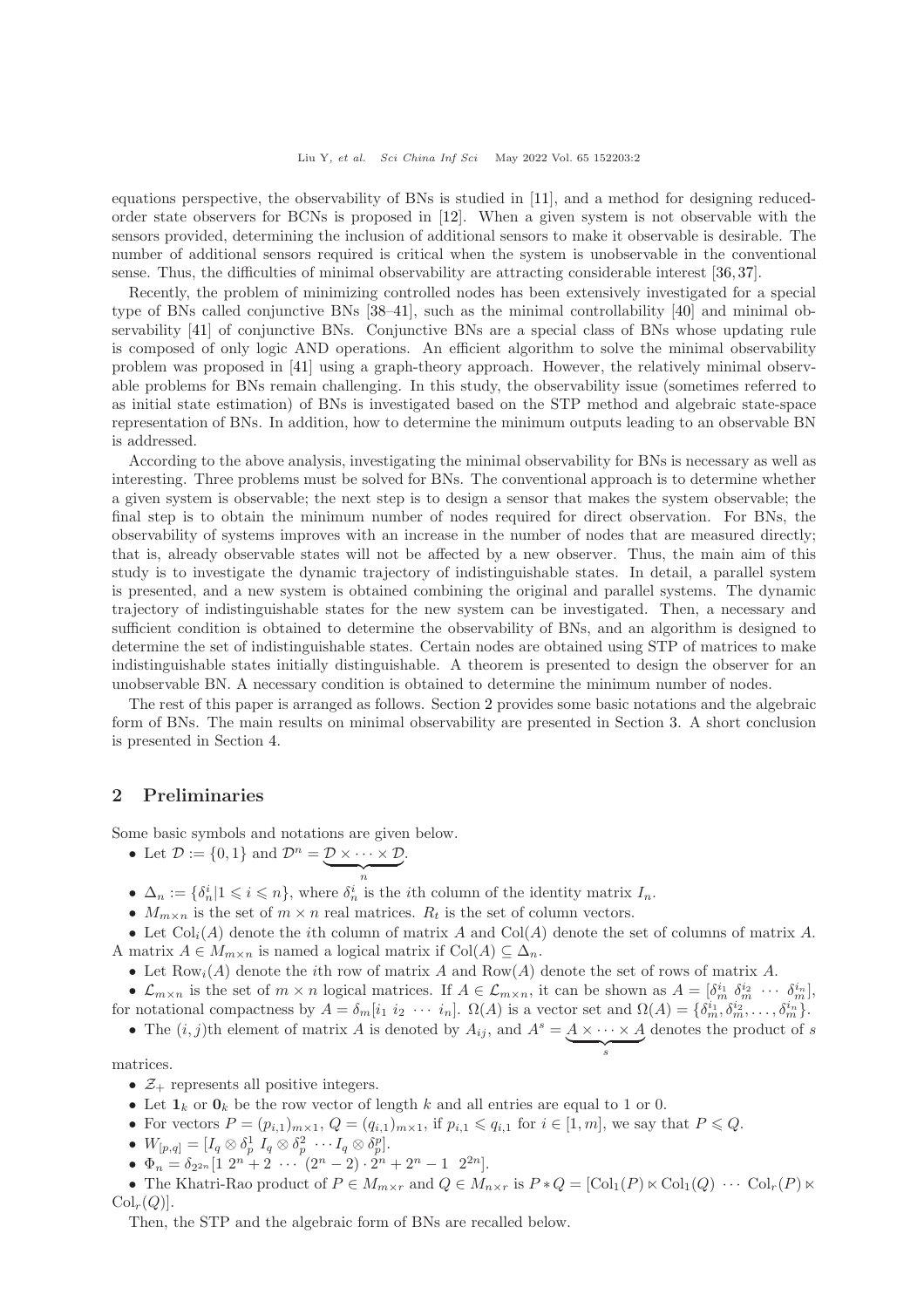<span id="page-2-7"></span>**Definition 1.** The STP of two matrices  $H \in M_{m \times n}$  and  $G \in M_{p \times q}$  is defined as  $H \ltimes G = (H \otimes$  $I_{\beta/n}$ )( $G \otimes I_{\beta/p}$ ), where  $\beta = \text{lcm}(n, p)$  is the least common multiple of n and p, and  $\otimes$  is the tensor (or Kronecker) product.

**Lemma 1** ([\[2\]](#page-10-1)). If A and B be m and n dimensional column vectors, then  $W_{[m,n]}AB = BA$ . For given vectors  $P \in M_{m \times n}$  and  $Q \in R_t$ , one has  $QP = W_{[m,t]}PW_{[t,n]}Q = (I_t \otimes P)Q$ .

<span id="page-2-1"></span>**Lemma 2.** Any logical function  $g(x_1, \ldots, x_n)$  with logical arguments  $x_1, \ldots, x_n \in \mathcal{D}$  can be expressed in a multi-linear algebraic form as  $g(x_1, \ldots, x_n) = M_q \ltimes x_1 \ltimes x_2 \ltimes \cdots \ltimes x_n$ , where  $x_1, x_2, \ldots, x_n \in \Delta_2$ are the vector forms of logical variables  $x_1, x_2, \ldots, x_n \in \mathcal{D}$  and  $M_q \in \mathcal{L}_{2 \times 2^n}$  is called the structure matrix of  $g$ .

A Boolean network can be described as

<span id="page-2-2"></span>
$$
x_i(t+1) = g_i(x_1(t), x_2(t), \dots, x_n(t)), \quad i = 1, 2, \dots, n
$$
\n(1)

with its corresponding outputs.

<span id="page-2-3"></span>
$$
y_j(t) = h_j(x_1(t), x_2(t), \dots, x_n(t)), \quad j = 1, 2, \dots, m,
$$
\n(2)

where  $x(t) = (x_1(t), x_2(t), \dots, x_n(t))^T \in \mathcal{D}^n$ ,  $y(t) = (y_1(t), y_2(t), \dots, y_m(t))^T \in \mathcal{D}^m$  ("T" is the transpose of a vector) are states and outputs, and  $g_i: \mathcal{D}^n \to \mathcal{D}, i = 1, \ldots, n$ ,  $h_i: \mathcal{D}^n \to \mathcal{D}, i = 1, \ldots, m$  are logical functions.

According to the equivalence between logical variables  $1/0$  and vector forms  $\delta_2^1/\delta_2^2$ , define  $x(t)$  =  $x_1(t) \ltimes x_2(t) \cdots \ltimes x_n(t) \in \Delta_{2^n}$ . According to Lemma [2,](#page-2-1) the algebraic form of [\(1\)](#page-2-2) can be obtained as

$$
x_i(t+1) = M_i x(t), \quad i = 1, 2, \dots, n,
$$
\n(3)

where  $M_i \in \mathcal{L}_{2 \times 2^n}$ ,  $i = 1, 2, \ldots, n$  are logical matrices. Similarly, let  $y(t) = y_1(t) \ltimes y_2(t) \cdots \ltimes y_m(t)$ , and then the outputs can be obtained:

$$
y_i(t+1) = N_i x(t), \quad i = 1, 2, \dots, m,
$$
\n(4)

where  $N_i \in \mathcal{L}_{2\times 2^n}$ ,  $i = 1, 2, ..., m$  are logical matrices. Then, BN [\(1\)](#page-2-2) with outputs [\(2\)](#page-2-3) can be shown into the algebraic form as follows:

<span id="page-2-4"></span>
$$
\begin{cases}\nx(t+1) = L \ltimes x(t), \\
y(t) = H \ltimes x(t),\n\end{cases} \tag{5}
$$

where  $L = M_1 \ltimes_{i=2}^n [(I_{2^n} \otimes M_i)\Phi_n] \in \mathcal{L}_{2^n \times 2^n}$  and L is called the structure matrix, while  $H = N_1 \ltimes_{i=2}^m$  $[(I_{2^m} \otimes N_i)\Phi_m] \in \mathcal{L}_{2^m \times 2^n}$  and H is called the output matrix.

### <span id="page-2-0"></span>3 Main results

In the following, let  $x(t; x_0)$  and  $y(t; x_0)$  denote the state and output vectors of [\(5\)](#page-2-4) starting from intial state  $x(0) = x_0 \in \Delta_{2^n}$  at time  $t \in \mathcal{Z}$ , respectively. Then, we present the following definitions.

<span id="page-2-6"></span>**Definition 2** ([\[9,](#page-10-8)[10\]](#page-10-10)). BN [\(5\)](#page-2-4) is observable if any state  $x_0 \in \Delta_{2^n}$  can be uniquely determined with the knowledge of the corresponding output trajectory in some interval [0, T],  $T \in \mathcal{Z}_+$ . In addition, given two  $x_1, x_2 \in \Delta_{2^n}$ ,  $x_1$  and  $x_2$  are named an initial indistinguishable state pair, if  $Hx_1 = Hx_2$ ;  $x_1$  and  $x_2$  are named an initial distinguishable state pair, if  $Hx_1 \neq Hx_2$ ;  $x_1$  and  $x_2$  are named indistinguishable, if for any  $t \in \mathcal{Z}$ ,  $y(t; x_1) = y(t; x_2)$ ; otherwise they are distinguishable. Then, the BN is called to be observable if each two different states are distinguishable.

Next, we introduce a duplicate system of [\(5\)](#page-2-4) as  $\hat{x}(t+1) = L\hat{x}(t)$ , where matrix L is the same with that in [\(5\)](#page-2-4) and  $\hat{x}(t) \in \Delta_{2^n}$ . Let  $z(t) = x(t) \ltimes \hat{x}(t) \in \Delta_{2^{2^n}}$ . An augmented system is given below:

<span id="page-2-5"></span>
$$
z(t+1) = x(t+1)\hat{x}(t+1) = Lx(t)L\hat{x}(t) = L(I_{2^n} \otimes L)x(t)\hat{x}(t) = Ez(t),
$$
\n(6)

where  $E = L(I_{2^n} \otimes L) \in \mathcal{L}_{2^{2n} \times 2^{2n}}$ .

Let  $z(t; z_0)$  denote the state vectors of the BN [\(6\)](#page-2-5) starting from initial state  $z(0) = z_0$  at time  $t \in \mathcal{Z}$ . According to  $E = L(I_{2^n} \otimes L) \in \mathcal{L}_{2^{2n} \times 2^{2n}}$ , given  $x(t) = \delta_{2^n}^p$ ,  $\hat{x}(t) = \delta_{2^n}^q$ , then one has that  $Col_{(p-1)2^n+q}(E) = Col_p(L) \ltimes Col_q(L)$ , where  $p, q \in [1, 2^n]$ .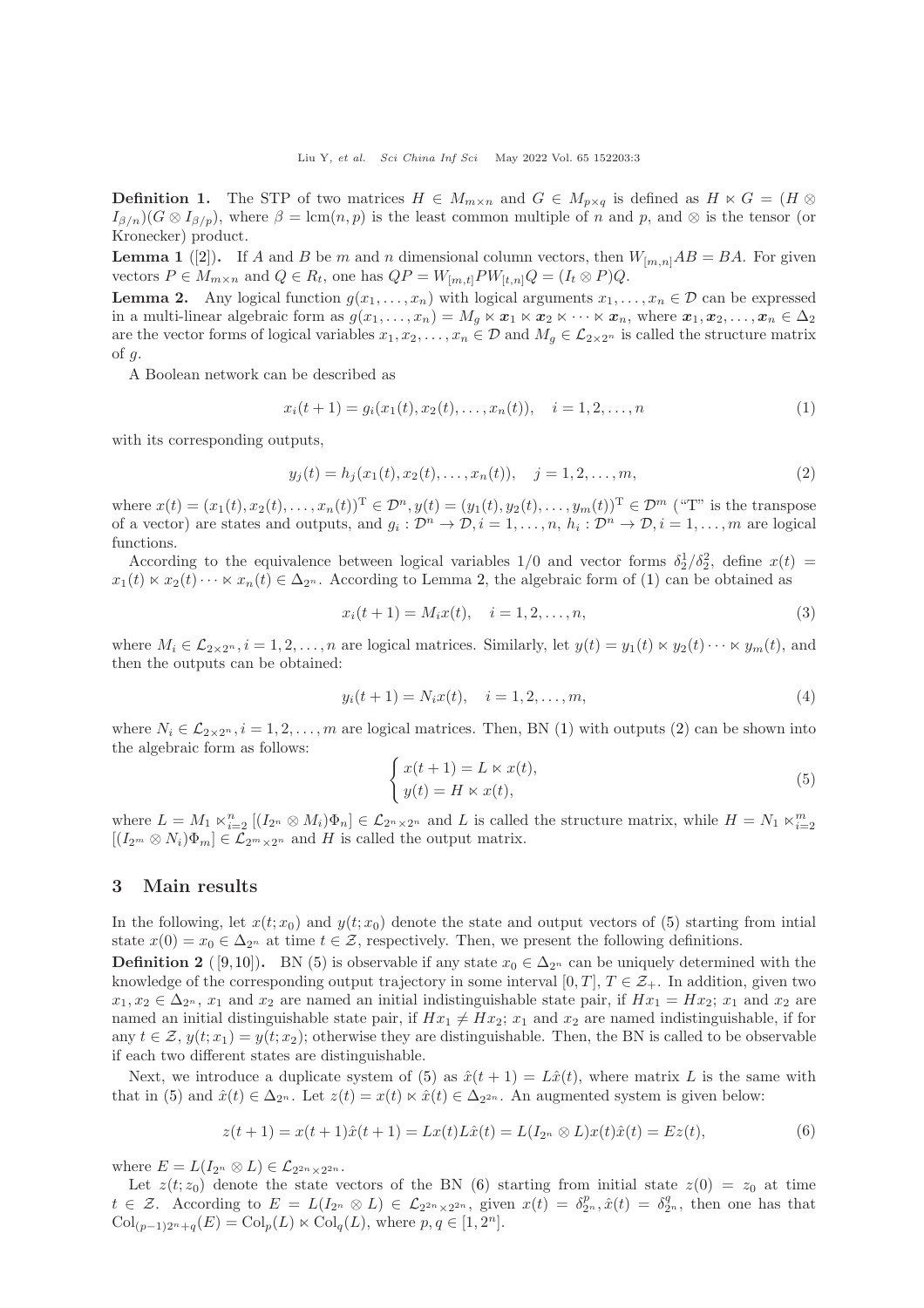According to matrix H, the states set  $\Delta_{2^{2n}}$  of [\(6\)](#page-2-5) can be divided into the following three subsets:

$$
C_0 = \{\delta_{2^n}^i \delta_{2^n}^i | i = 1, \ldots, n\}, \ C_1 = \{\delta_{2^n}^i \delta_{2^n}^j | H \delta_{2^n}^i = H \delta_{2^n}^j, i \neq j\}, \ C_2 = \{\delta_{2^n}^i \delta_{2^n}^j | H \delta_{2^n}^i \neq H \delta_{2^n}^j, i \neq j\}.
$$

In [\[16\]](#page-11-23), the issue of observability of BCNs has been studied by dividing the states into three classes: (i) diagonal, (ii) h-distinguishable, and (iii) h-indistinguishable, which are similar to the above proposed three subsets  $C_0, C_1, C_2$ . In this paper, new methods have been presented to improve observability of BNs which are not observable, based on the above proposed three subsets  $C_0, C_1, C_2$ .

#### 3.1 Necessary conditions on the observability of BNs

In this subsection, we apply the graph-theoretic method to investigate the observability of BNs.

**Definition 3.** We use  $\mathcal{G} = \{V, \mathcal{E}\}\$  to represent a directed graph, where V is the vertex set, and  $\mathcal{E}$  is the edge set. For BN [\(6\)](#page-2-5), G is a directed graph (DG) if  $V = \{C_0 \cup C_1 \cup C_2\}$ ,  $\mathcal{E} = \{z, z'|E \ltimes z = z'\}.$ 

We can find that the maximum space complexity of graph G is  $O(2^{2n})$ , because the number of nodes is at most  $2^{2n}$  in graph G and for every node, there is only an edge. We first come up with two simple necessary conditions for the observability of BN [\(5\)](#page-2-4).

**Definition 4.** A BN [\(5\)](#page-2-4) has property  $O_1$  if its DG has no edge from  $z_1$  to  $z_2$ , where  $z_1 \in C_1$  and  $z_2 \in C_0$ .

**Theorem 1.** If a BN is observable, then it has property  $O_1$ .

*Proof.* Consider a BN that does not satisfy property  $O_1$ . There must exist an edge from  $\delta_{2^{2n}}^i$  to  $\delta_2^j$ 2 <sup>2</sup><sup>n</sup> , where  $\delta_{2^{2n}}^i \in C_1$  and  $\delta_2^j$  $j_{2^{2n}} \in C_0$ . That is to say  $\delta_2^j$  $Z_{2^{2n}}^j = E \delta_{2^{2n}}^i \in C_0$ . Obviously,  $z(t; z_0)$  for any  $t \in \mathcal{Z}$ can be found, where  $z_0 \in C_0$ . Then  $z(t; \delta_{2^{2n}}) \in C_0$  for any  $t \in \mathcal{Z}_+$ . Suppose that  $\delta_{2^{2n}}^i = \delta_{2^n}^p \ltimes \delta_{2^n}^q$ . By Lemma 2,  $x(t; \delta_{2^n}^p) \lt x(t; \delta_{2^n}^q) \in C_0$  for any  $t \in \mathcal{Z}_+$ . That is to say  $y(t; \delta_{2^n}^p) = y(t; \delta_{2^n}^q)$  for any  $t \in \mathcal{Z}$ . Then  $\delta_{2^n}^p$  and  $\delta_{2^n}^q$  are distinguishable.

<span id="page-3-1"></span>Example 1. Consider the following BN:

<span id="page-3-0"></span>
$$
\begin{cases}\nx_1(t+1) = x_1(t) \wedge x_2(t), \\
x_2(t+1) = \neg(x_1(t) \to x_2(t)), \\
y_1(t) = x_1(t).\n\end{cases}
$$
\n(7)

Using STP, L and H can be obtained as  $L = \delta_4[2, 3, 4, 4], H = \delta_4[1, 1, 2, 2].$  Then, one has the augmented system  $z(t + 1) = Ez(t)$ , where  $E = \delta_{16}[6, 7, 8, 8, 10, 11, 12, 12, 14, 15, 16, 16, 14, 15, 16, 16]$ . The DG is shown in Figure [1.](#page-4-0) Obviously, it holds that  $C_0 = \{\delta_{16}^1, \delta_{16}^6, \delta_{16}^{11}, \delta_{16}^{16}\}$  and  $C_1 = \{\delta_{16}^2, \delta_{16}^5, \delta_{16}^{12}, \delta_{16}^{15}\}$ . There exists an edge from  $\delta_{16}^{12}$  to  $\delta_{16}^{16}$ , where  $\delta_{16}^{12} \in C_1$  and  $\delta_{16}^{16} \in C_0$ . Then BN [\(7\)](#page-3-0) does not have property  $O_1$ and  $\delta_4^3, \delta_4^4$  are indistinguishable.

**Definition 5.** A BN is said to have property  $O_2$  if its DG does not have a cycle, composed solely of states in  $C_1$ .

<span id="page-3-4"></span>**Theorem 2.** If a BN is observable, it has property  $O_2$ .

*Proof.* Consider a BN that does not satisfy property  $O_2$ . There exists a cycle  $\{z_1, z_2, \ldots, z_k\}$ , where  $k \in \mathcal{Z}_+$ . Since  $z_i \in C_1$  for any  $i \in [1, k]$ ,  $z(t; z_0) \in C_1$  for  $t \in \mathcal{Z}$ . Let  $z_0 = x_1 \ltimes x_2$ . By Lemma 2,  $x(t; x_1) \ltimes x(t; x_2) \in C_1$  for  $t \in \mathcal{Z}$ . That is  $Hx(t; x_1) = Hx(t; x_2)$ . By Definition [2,](#page-2-6)  $x_1$  and  $x_2$  are indistinguishable. The BN is unobservable.

Remark 1. In [\[41\]](#page-11-21), observability of conjunctive BNs is studied, and note that the state transition space is uniquely determined by the network structure of conjunctive BNs, and thus the problem of minimal observability can be studied by searching the minimal dominating set of network structure of conjunctive BNs. However, in this paper, the state transition space is both determined by the network structure of BNs and also by its update functions, which makes the minimal observability problem more difficult. In the following section, the minimal observability is studied based on properties  $O_1$  and  $O_2$ .

<span id="page-3-3"></span>Example 2. Consider a BN with three nodes and one output:

<span id="page-3-2"></span>
$$
\begin{cases}\nx_1(*) = [x_1 \land (x_2 \lor x_3)] \lor [x_1 \land (\neg x_2 \lor \neg x_3)], \\
x_2(*) = [x_1 \land (x_2 \to x_3)] \lor (x_1 \land x_2), \\
x_3(*) = [x_1 \land (\neg x_2 \lor \neg x_3)] \lor [x_1 \land (\neg x_2 \land x_3)], \\
y_1 = x_2,\n\end{cases}
$$
\n(8)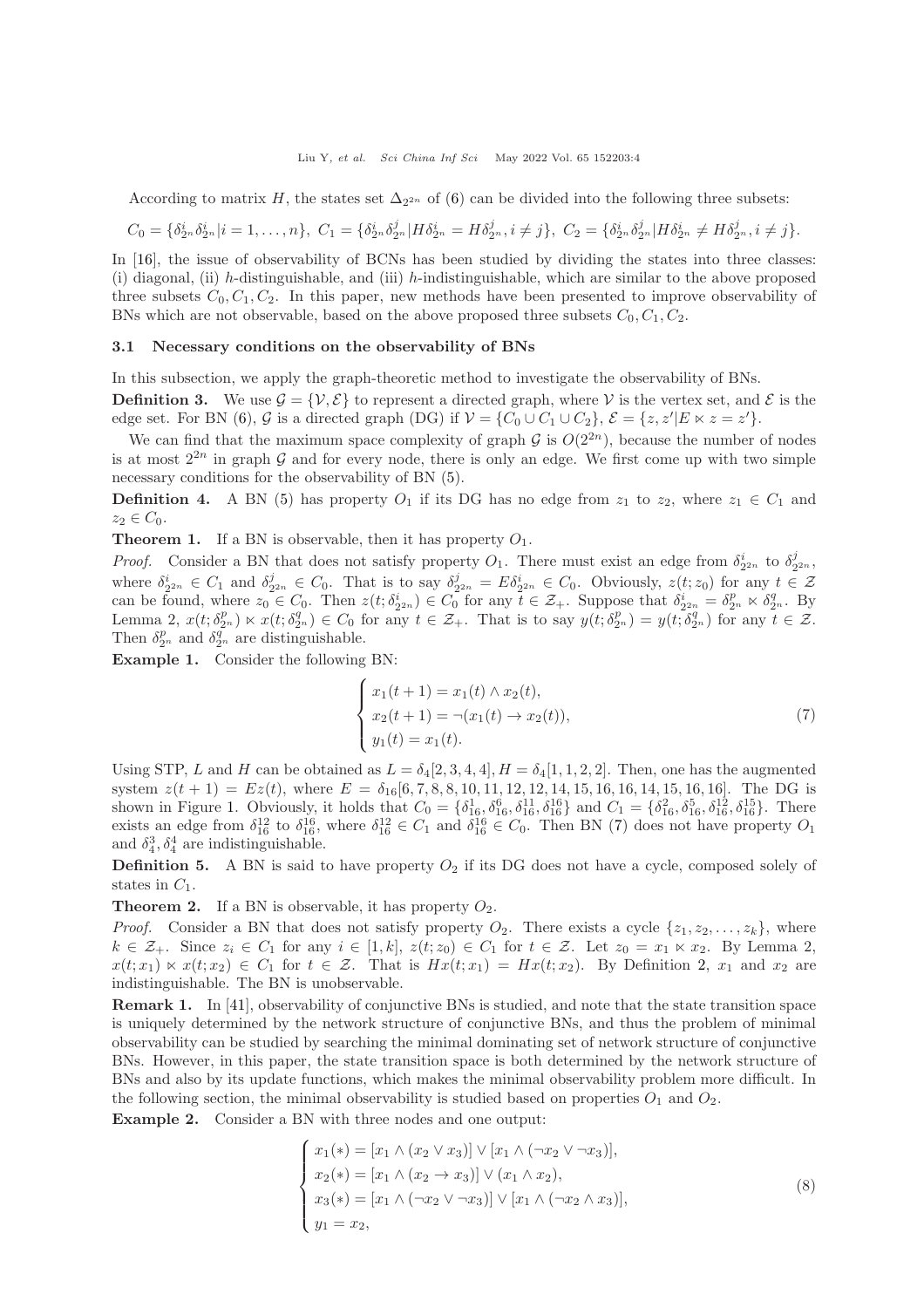<span id="page-4-0"></span>

Figure 1 (Color online) The directed graph of BN [\(7\)](#page-3-0) in Example [1.](#page-3-1)



Figure 2 (Color online) The directed graph of BN [\(8\)](#page-3-2) in Example [2.](#page-3-3)

where we use  $*$  to denote the next time step to save space. Using STP of matrices, L and H can be obtained as  $L = \delta_8[3, 4, 2, 1, 6, 7, 6, 4], H = \delta_2[1, 1, 2, 2, 1, 1, 2, 2].$ 

Then, one has its augmented system  $z(t + 1) = Ez(t)$ , where

 $E = \delta_{64}[10, 11, 9, 13, 14, 12, 9, 12, 18, 19, 17, 21, 22, 20, 17, 20, 2, 3, 1, 5, 6, 4, 1, 4, 34, 35, 33, 37, 38, 36, 33, 36,$ 42, 41, 45, 46, 44, 41, 44, 26, 27, 25, 29, 30, 28, 25, 28, 16, 2, 3, 1, 5, 6, 4, 1, 4, 26, 27, 25, 29, 30, 28, 25, 28].

A part of DG is shown in Figure [2.](#page-4-0) Obviously, there does not exist an edge from  $z_1$  to  $z_2$ , where  $z_1 \in C_1$ and  $z_2 \in C_0$ . Then, BN [\(8\)](#page-3-2) has property  $O_1$ . There exist two cycles  $\{\delta_{64}^6, \delta_{64}^{23}, \delta_{64}^{14}, \delta_{64}^{31}\}$  and  $\{\delta_{64}^2, \delta_{64}^{20}\}$ . Then, BN [\(8\)](#page-3-2) does not have property  $O_2$ . Since  $\delta_{64}^6$  is an indistinguishable state, and  $\delta_{64}^6 = \delta_8^1 \times \delta_8^6$ . Then  $\delta_8^1$  and  $\delta_8^6$  are indistinguishable. Thus, BN [\(8\)](#page-3-2) is not observable.

#### 3.2 A necessary and sufficient condition for observability

Based on Theorems 1 and 2, this subsection provides a necessary and sufficient condition for observability of the BNs.

<span id="page-4-1"></span>**Theorem 3.** A BN is observable if and only if its DG satisfies properties  $O_1$  and  $O_2$ .

Proof. By Theorems 1 and 2, the necessary part is trivial. We shall prove the sufficiency by contradiction. Suppose that BN [\(5\)](#page-2-4) is unobservable. By Definition [2,](#page-2-6) there are  $x_1, x_2 \in \Delta_{2^n}$  which are indistinguishable and  $z_0 = x_1 \ltimes x_2$  is indistinguishable state. That is to say  $y(t; x_1) = y(t; x_2)$  for all  $t \in \mathcal{Z}$ , which means one of the following two situations.

Case 1. There is  $t \in \mathcal{Z}_+$  such that  $x(t; x_1) = x(t; x_2)$ . Then  $z(t; z_0) \in C_0$ . It can be found that  $Ez(t-1; z_0) = z(t; z_0)$ . That is to say there exists an edge from  $z(t-1; z_0)$  to  $z(t; z_0)$ , where  $z(t-1; z_0) \in C_1$ and  $z(t; z_0) \in C_0$ . Property  $O_1$  does not hold.

Case 2. There dose not exist  $t \in \mathcal{Z}$  such that  $x(t; x_1) = x(t; x_2)$ . Then  $z(t; z_0) \in C_1$  for any  $t \in \mathcal{Z}$ . Since  $0 \leq C_1 < N$ , this implies that there is  $t_m \in \mathcal{Z}$  such that the trajectories of  $x_1(t)$  and  $x_2(t)$  are periodic starting from  $t_m \in \mathcal{Z}$ , and then it can be found that there exists a cycle  $(z(t_m), z(t_{m+1}), \ldots, z(t_{m+s}))$ , where s is the length of the cycle and  $z(t_{m+s}) = x(t; x_1) \ltimes x(t; x_2)$ . Obviously, property  $O_2$  does not hold.

#### 3.3 Minimal observability of BNs

In this subsection, the issue is how to add the minimal number of measurements so that an unobservable BN becomes observable. First, a definition regarding the minimal observability problem of BNs is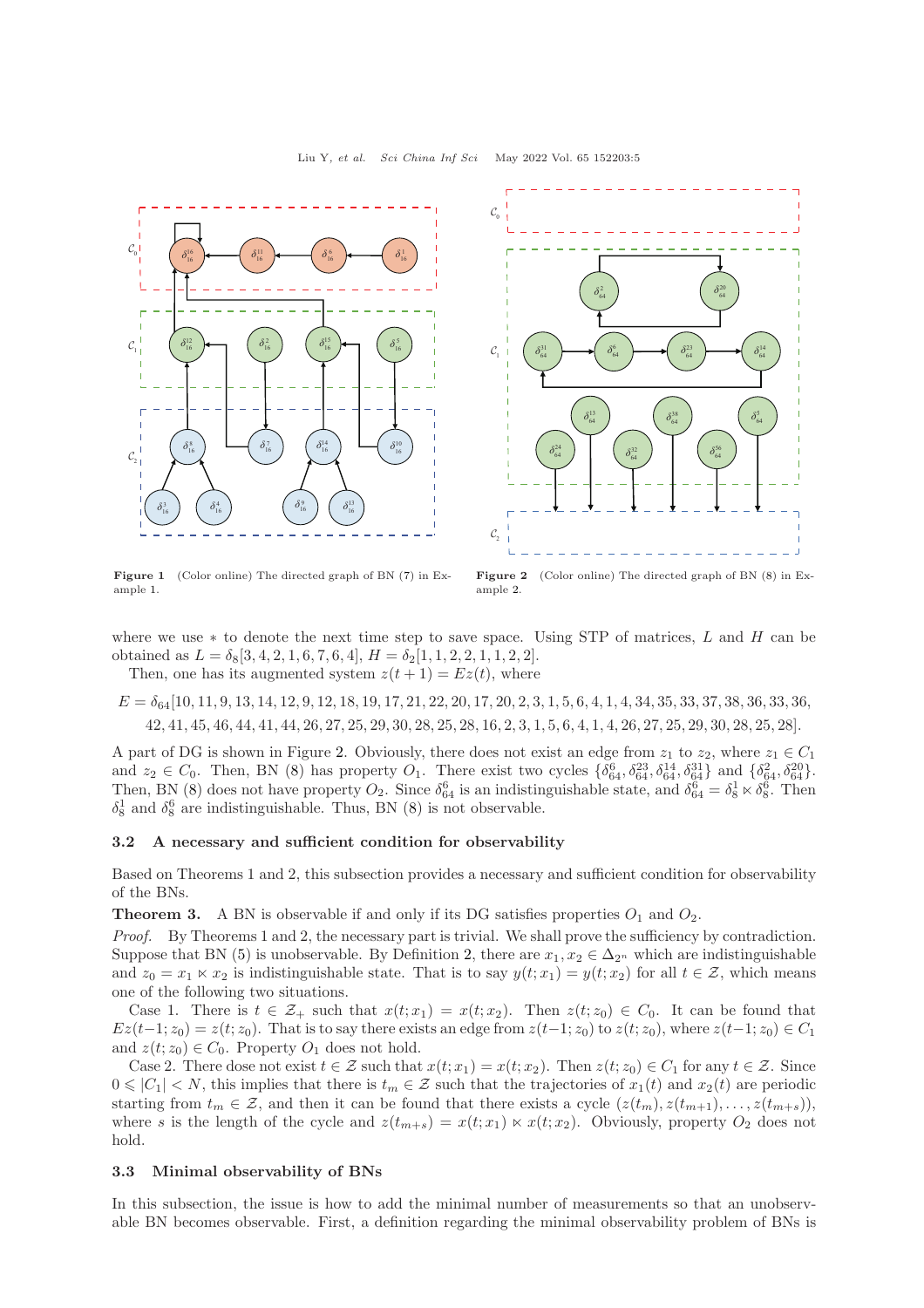presented.

**Minimal observability problem.** Given a BN [\(5\)](#page-2-4) with q outputs, suppose that for any  $i \in \{1, \ldots, n\}$ we can make any  $x_i$  directly measurable, that is, we can add a new measurement  $y_i = x_i$ . The problem is to determine a minimal set of indices  $\mathcal{I} \in \{1, \ldots, n\}$ , which produces an observable BN.

Remark 2. The minimal observability problem has received widespread attention. In [\[41\]](#page-11-21), a necessary and sufficient observability condition for conjunctive Boolean networks (CBNs) has been derived, and a polynomial-time algorithm has been presented to solve the minimal observability problem in CBNs and observers of observable CBNs are designed. Note that BNs (1) are more general than CBNs, since logical functions and output logical functions include only AND operations in CBNs. Therefore, the results of [\[41\]](#page-11-21) cannot be applied to BNs. Meanwhile, in [\[42\]](#page-11-24), an analogous graph-theoretic method provided a sufficient (but not necessary) condition for observability of BCNs and algorithms were obtained to solve the minimal observability problem. However, the algorithms are not optimal anymore, and more measurements than the minimal number should be required. Therefore, it is meaningful to investigate the minimum observability of BNs.

Here, we consider the minimal observability problem of BNs based on the STP method. Let  $y'(t)$  $H_1x(t)$  denote the original outputs [\(2\)](#page-2-3) of BN. Suppose that  $\mathcal{I} = \{j_1, j_2, \ldots, j_i\}$ , that is to say, the added measurements are

<span id="page-5-0"></span>
$$
y_{m+1}(t) = x_{j_1}(t), \dots, y_{m+i}(t) = x_{j_i}(t). \tag{9}
$$

Let  $y''(t) = y_{m+1} \ltimes y_{m+2} \ltimes \cdots \ltimes y_{m+i}$ . Eq. [\(9\)](#page-5-0) can be shown as  $y''(t) = H_2x(t)$  by STP method. With the additional measurements, the new outputs can be described as

<span id="page-5-1"></span>
$$
\begin{cases} y_j(t) = h_j(x_1(t), \dots, x_n(t)), \quad j = 1, 2, \dots, m, \\ y_{m+1}(t) = x_{j_1}(t), \dots, y_{m+i}(t) = x_{j_i}(t). \end{cases}
$$
\n(10)

Let  $y^*(t) = y_1 \ltimes y_2 \ltimes \cdots \ltimes y_{m+i}$ . Eq. [\(10\)](#page-5-1) can be expressed as  $y^*(t) = H_3x(t)$  by STP method, where  $H_3 = H_1 * H_2$ . Before resolving the minimal observability problem of BNs, we present the following result.

<span id="page-5-2"></span>**Theorem 4.** If two states  $x_1, x_2 \in \Delta_{2^n}$  are distinguishable under outputs [\(2\)](#page-2-3) with output matrix  $H_1$ , then  $x_1, x_2 \in \Delta_{2^n}$  are distinguishable under the new outputs [\(10\)](#page-5-1) with output matrix  $H_3$ .

*Proof.* Suppose that  $x_1, x_2 \in \Delta_{2^n}$  are distinguishable under outputs [\(2\)](#page-2-3), and there exists a  $k \in \mathcal{Z}_+$  such that  $H_1x(k; x_1) \neq H_1x(k; x_2)$ . Suppose that  $x(k; x_1) = \delta_{2^n}^{i_1}$ ,  $x(k; x_2) = \delta_{2^n}^{i_2}$ , and then

$$
\mathrm{Col}_{i_1}(H_1) \neq \mathrm{Col}_{i_2}(H_1). \tag{11}
$$

Since  $H_3 = H_1 * H_2$ ,  $Col_{i_1}(H_3) = Col_{i_1}(H_1) \ltimes Col_{i_1}(H_2)$ ,  $Col_{i_2}(H_3) = Col_{i_2}(H_1) \ltimes Col_{i_2}(H_2)$  can be obtained. Owing to  $Col_{i_1}(H_1) \neq Col_{i_2}(H_1)$ , it is found that  $Col_{i_1}(H_3) \neq Col_{i_2}(H_3)$ . So  $H_3x(t; x_1) \neq$  $H_3x(t; x_2)$ , and  $x_1, x_2$  are distinguishable under new outputs [\(10\)](#page-5-1).

Remark 3. It can be found from Theorem [4](#page-5-2) that adding the new measurements will improve the observability of the system without affecting the distinguishable state. The distinguishable states will be also distinguishable after certain new measurements are added.

By Theorem [4,](#page-5-2) we only need to make the indistinguishable states distinguishable under newly added measurements. That is to say that the indistinguishable states of BN [\(6\)](#page-2-5) need to be considered. The following theorem is presented to determine the added measurement for making an indistinguishable state be initial distinguishable state.

<span id="page-5-3"></span>**Theorem 5.** Suppose that  $x', x'' \in \Delta_{2^n}$  are indistinguishable under output [\(2\)](#page-2-3). Suppose that  $x' =$  $\delta_2^{i_1} \delta_2^{i_2} \cdots \delta_2^{i_n}$ ,  $x'' = \delta_2^{j_1} \delta_2^{j_2} \cdots \delta_2^{j_n}$ . A measurement  $y_s(t) = x_s(t)$  is added, such that  $x', x''$  are initial distinguishable under new output [\(10\)](#page-5-1), if there exists an  $s \in [1, n]$ , such that  $\delta_2^{i_s} \neq \delta_2^{j_s}$ .

*Proof.* By Lemma [2,](#page-2-1) a new output  $y_1(t) = x_s(t)$  can be described as  $y'(t) = H_2x(t)$ , where  $y'(t) = y_1(t)$ ,  $x(t) = x_1(t) \ltimes x_2(t) \ltimes \cdots \ltimes x_n(t)$ . Obviously, when  $x' = \ltimes_{i=1}^n x_i(t)$  and  $x_s(t) = \delta_2^{i_s}$ ,  $y(t) = y_1(t) = x_s(t) =$  $\delta_2^{i_s}$ . That is to say  $H_2x' = \delta_2^{i_s}$ . Similarly,  $x'' = \kappa_{i=1}^n x_i(t)$  and  $x_s(t) = \delta_2^{j_s}$ , then  $y(t) = y_1(t) = x_s(t) = \delta_2^{i_s}$ and  $H_2x'' = \delta_2^{j_s}$ . Since  $\delta_2^{i_s} \neq \delta_2^{j_s}$ ,  $H_2x' \neq H_2x''$ .  $x', x''$  are distinguishable under new output  $y'(t)$  $H_2x(t)$ . Based on Theorem [4,](#page-5-2) x' and x'' are initial distinguishable under new outputs [\(10\)](#page-5-1).

Based on Theorem [5,](#page-5-3) an indistinguishable state can be transformed into an initial distinguishable state by adding a measurement. Obviously, all indistinguishable states can be transformed into initial distinguishable states by Theorem [5,](#page-5-3) which leads an unobservable BN to be an observable BN.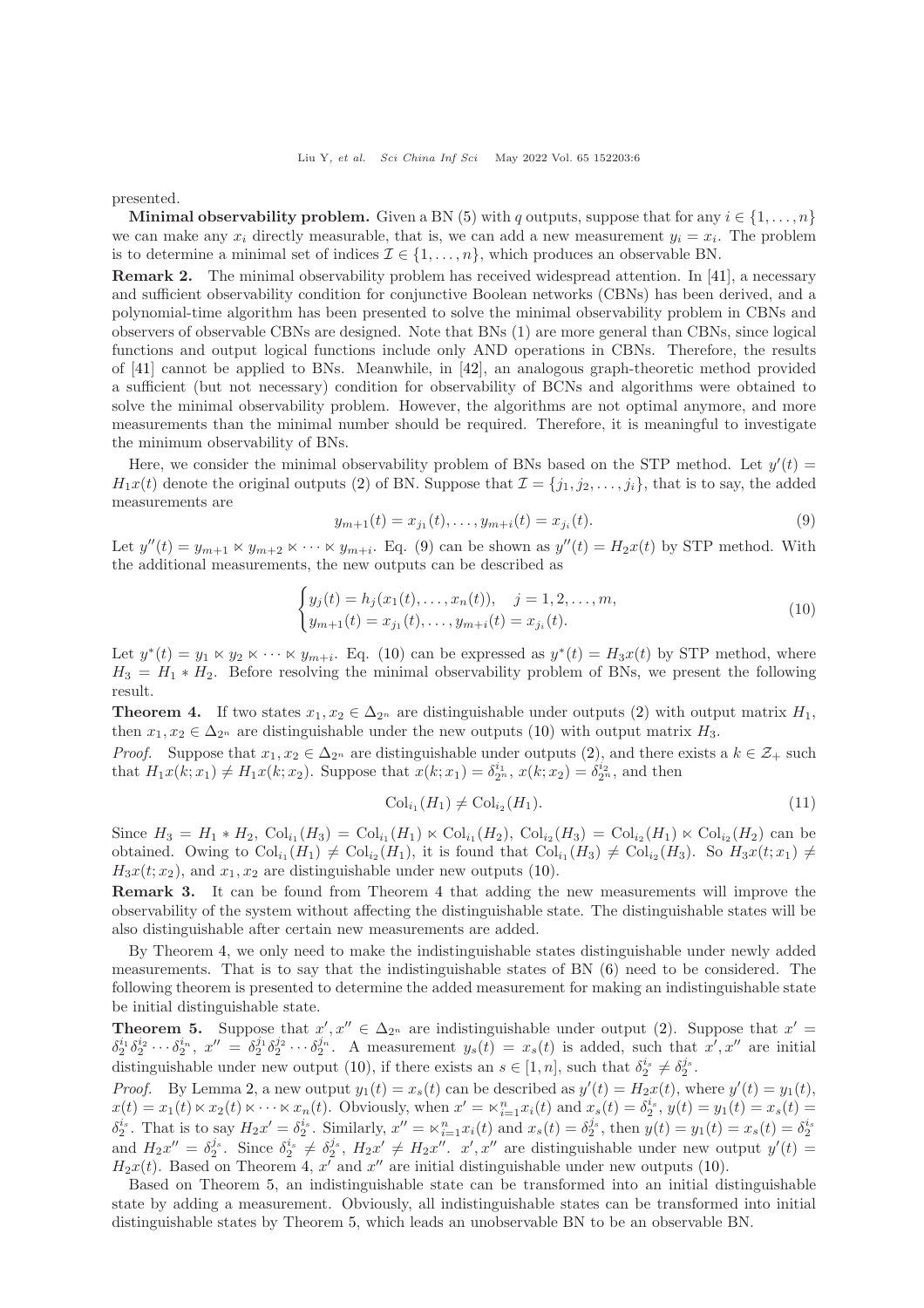<span id="page-6-1"></span>

Figure 3 (Color online) The directed graph of an unobservable BN [\(6\)](#page-2-5) in Remark 5.

<span id="page-6-0"></span>**Theorem 6.** Suppose that  $\{z_1, z_2, \ldots, z_m\}$  is a cycle in the DG of BN [\(5\)](#page-2-4) and  $E \ltimes z_1 = z_m$ , all states in this cycle are distinguishable states if there is an integer  $i \in [1, m]$  such that  $z_i$  is an initial distinguishable state by Theorem [5.](#page-5-3)

*Proof.* Based on Theorem [2,](#page-3-4)  $z_1, z_2, \ldots, z_m$  are indistinguishable states. Let  $z_1 = x_3 \ltimes x_4$  and  $z_i = x_1 \ltimes x_2$ . Suppose that  $z_i, i \in [1, m]$  is an initial distinguishable state after adding a measurement. Note that  $x(t = i - 1, x_3) = x_1$  and  $x(t = i - 1, x_4) = x_2$ . Since  $z_i$  is an initial distinguishable state,  $x_3, x_4$  are distinguishable and  $z_1$  is distinguishable state. Similarly, other states are distinguishable states.

Based on Theorems [5](#page-5-3) and [6,](#page-6-0) the following algorithm (Algorithm 1) can be proposed to obtain a set of states, and we can add measurements to the states in the set to make these states become initial distinguishable states, thereby obtaining an observable BN.

- 4: Copy  $L_1$  into a list S, select an element from every cycle  $m_j \in L_c$ , and add these elements to  $L_2$ .
- 5: Assign  $S = L_1 \cup L_2$ .
- 6: Make all states of  $S$  initial distinguishable according to Theorem 5.
- 7: Return the newly added measurements.

**Remark 4.** As shown in Figure [3,](#page-6-1) it can be found that all vertexes  $z \in C_1$  can be divided into three categories, one will reach  $C_0$  and it means that property  $O_1$  does not hold. Another will constitute a cycle and it means that property  $O_2$  does not hold. The last one will reach  $C_2$ . That is to say, the properties  $O_1$  and  $O_2$  do not hold for the above two cases. Next, we apply Algorithm 1 to obtain the set  $S = \{z_{i+1}, z_n\}$ . According to Theorem [5,](#page-5-3)  $z_{i+1}$  and  $z_n$  can be transformed into initial distinguishable states. After adding the states in set S as new measurements, the directed graph is shown in Figure  $4(a)$  $4(a)$ . Obviously, properties  $O_1$  and  $O_2$  hold at this moment. The main idea of Algorithm 1 is to find all the cycles and states reaching  $C_0$ , and thus the total computational complexity of Algorithm 1 is  $O(2^n \times n)$ .

**Example 3.** Reconsider BN [\(7\)](#page-3-0). The algorithm thus returns  $S = \{\delta_{16}^{12}, \delta_{16}^{15}\}\$ .  $H_1$  denotes the added output matrix. Since  $\delta_{16}^{12} = \delta_4^3 \times \delta_4^4$ ,  $\delta_4^3 = \delta_2^2 \times \delta_2^1$ ,  $\delta_4^4 = \delta_2^2 \times \delta_2^2$ . By Theorem [5,](#page-5-3) we can add  $y_2(t) = x_2(t)$ 

Algorithm 1 This algorithm is given to obtain a set of states, and adding these measurements can make those states be initial distinguishable states

Input: A BN (3) with m outputs.

Output: The newly added measurement.

<sup>1:</sup> Generate the directed graph  $\mathcal{G} = \{ \mathcal{V}, \mathcal{E} \}$  of BN (5).

<sup>2:</sup> Establish a list  $L_1$  of all states that reach  $C_0$  in next time.

<sup>3:</sup> Establish a list  $L_c$  of cycles composed, where cycles are consisted only of states in  $C_1$  for every cycle  $m_j \in L_c$ .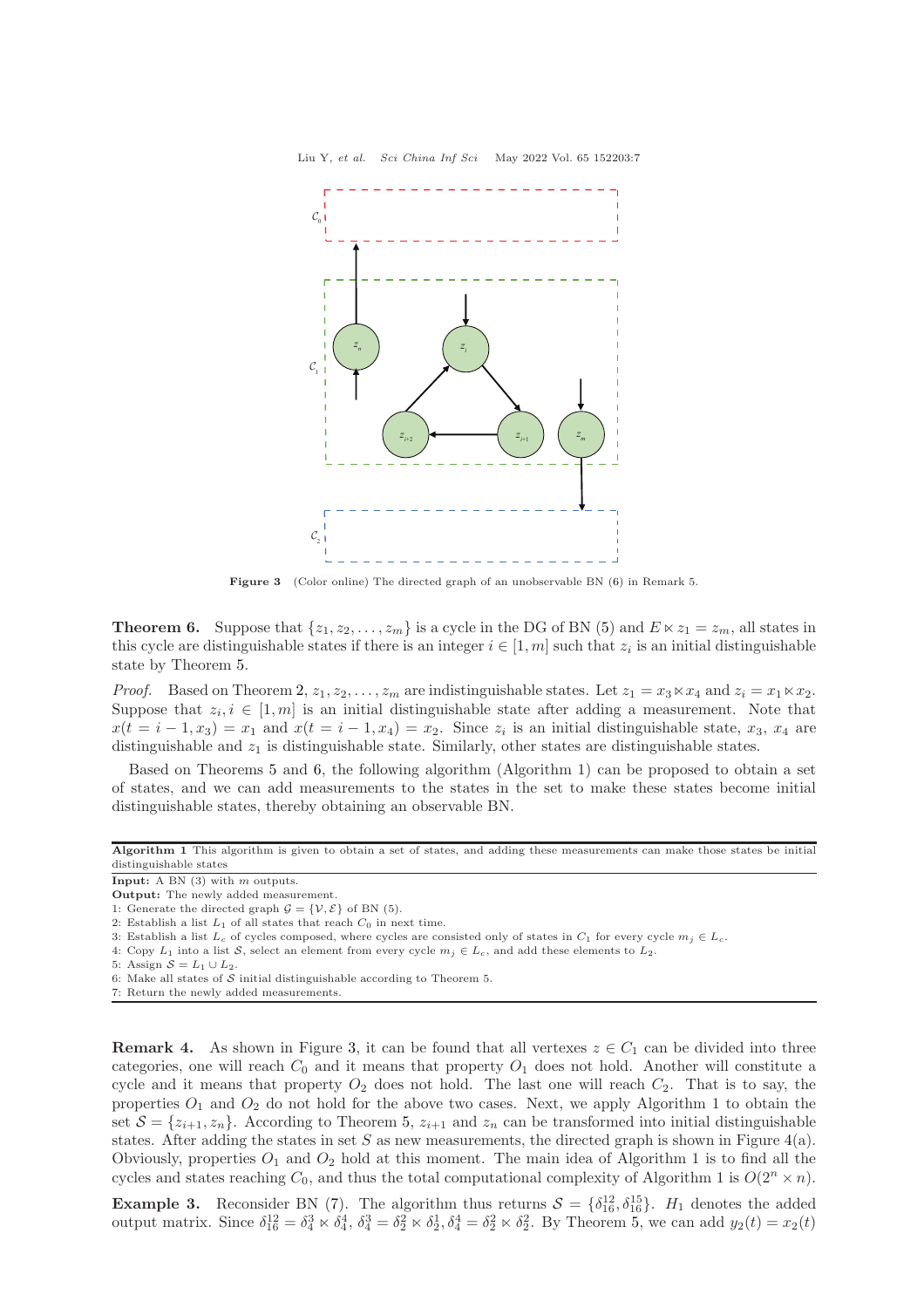<span id="page-7-0"></span>

Figure 4 (Color online) (a) The directed graph of an observable BN [\(6\)](#page-2-5) after adding new measurements in Remark 5; (b) the directed graph of BN [\(7\)](#page-3-0) in Example [1](#page-3-1) after adding new measurement  $y_2(t) = x_2(t)$ .

to make this indistinguishable states be distinguishable yielding an observable BN:

$$
x_1(t+1) = x_1(t) \wedge x_2(t),
$$
  
\n
$$
x_2(t+1) = \neg(x_1(t) \to x_2(t)), \ y_1(t) = x_1(t), \ y_2(t) = x_2(t).
$$

After adding measurement  $y_2(t) = x_2(t)$ , the directed graph of BN in Example [1](#page-3-1) is shown as Figure [5.](#page-8-0) This BN is indeed observable, since the DG has properties  $O_1$  and  $O_2$ .

Example 4. Reconsider BN [\(8\)](#page-3-2) in Example [2.](#page-3-3) Apply Algorithm 1 to this BN, the algorithm thus returns  $S = \{\delta_{64}^{14}, \delta_{64}^{20}\}\$ . Since  $\delta_{64}^{14} = \delta_8^2 \ltimes \delta_8^6$ ,  $\delta_8^2 = \delta_2^1 \ltimes \delta_2^1 \ltimes \delta_2^2$ , and  $\delta_8^6 = \delta_2^2 \ltimes \delta_2^1 \ltimes \delta_2^2$ , by Theorem [5,](#page-5-3) we can add  $y_2 = x_1$  to make this indistinguishable state be initial distinguishable state. Similarly,  $y_3 = x_3$ can be added to make  $\delta_{64}^{20}$  be initial distinguishable state yielding an observable BN shown below:

$$
\begin{cases}\nx_1(*) = [x_1 \land (x_2 \lor x_3)] \lor [x_1 \land (\neg x_2 \lor \neg x_3)], \\
x_2(*) = [x_1 \land (x_2 \to x_3)] \lor (x_1 \land x_2), \\
x_3(*) = [x_1 \land (\neg x_2 \lor \neg x_3)] \lor [x_1 \land (\neg x_2 \land x_3)], \\
y_1 = x_2, \quad y_2 = x_1, \quad y_3 = x_3.\n\end{cases}
$$

After adding new measurements  $y_2(t) = x_1(t)$  and  $y_3(t) = x_3(t)$ , part of the directed graph of BN [\(8\)](#page-3-2) in Example [2](#page-3-3) is shown in Figure [4\(](#page-7-0)b). This BN  $(8)$  is indeed observable, since the DG has properties  $O_1$ and  $O_2$ .

Algorithm 1 provides a simple way to design the measurements. However, the measurements may be not the optimal solution for the minimal observability problem. Set S is comprised of  $L_1$  and  $L_2$ .  $L_1$  is a certain set, while the element of  $L_2$  is chosen randomly from each cycle. Then the measurements in Example 4 are not optimal solution for the minimal observability problem. Next, the optimal solution of minimal observability problem is considered.

<span id="page-7-1"></span>**Lemma 3.** Assume that  $y_1 = x_i$  is the added measurement, and then any state  $z \in Col(\Theta)$  is distinguishable, where  $\Theta = \Theta_1 \ltimes \Theta_2$ ,  $\Theta_1 = W_{[2,2^{i-1}]}(I_2 \otimes W_{[2,2^{n+i-2}]}) x_i x_i', \Theta_2 = x_1 \cdots x_{i-1} x_{i+1} \cdots x_n x_1' \cdots x_{i-1}' x_{i+1}'$  $\cdots x'_n$ .

*Proof.* Suppose that  $y_1 = x_i$  is the added measurement. According to Theorem [5,](#page-5-3) x, x' are distinguishable under new measurement  $y_i = x_i$ , if  $x_i \neq x'_i$ . Assume that  $x = x_1 \cdots x_i \cdots x_n$ ,  $x' = x'_1 \cdots x'_i \cdots x'_n$ .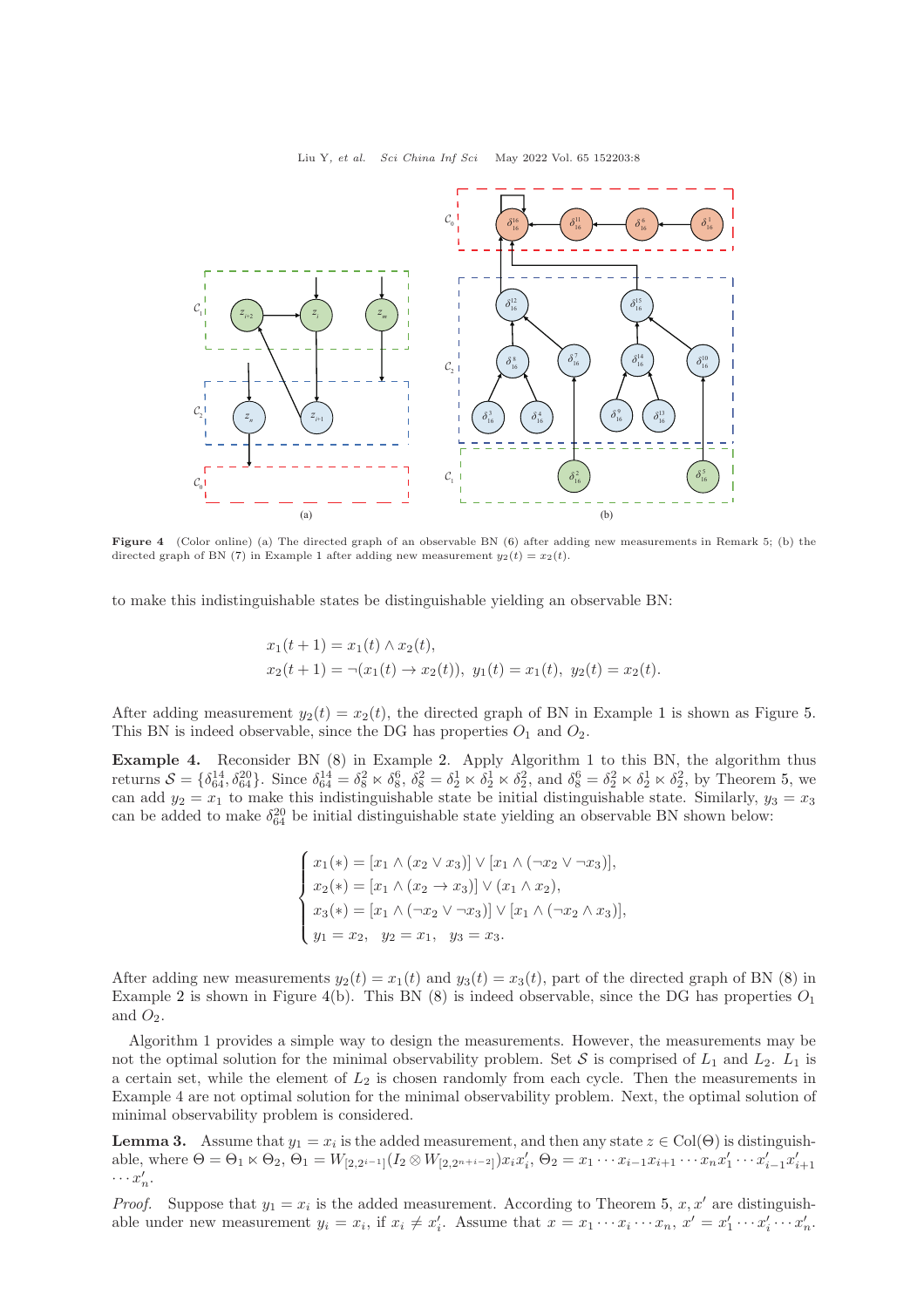<span id="page-8-0"></span>

**Figure 5** (Color online) Part of the directed graph of BN [\(8\)](#page-3-2) in Example [2](#page-3-3) after adding new measurements  $y_2(t) = x_1(t)$  and  $y_3(t) = x_3(t)$ .

Let  $z_1 = x \ltimes x' = x_1 \cdots x_i \cdots x_n x'_1 \cdots x'_i \cdots x'_n$ . The following can be obtained:

$$
z = x_1 \cdots x_i, \cdots x_n x'_1 \cdots x'_n
$$
  
=  $W_{[2,2^{i-1}]} x_i x_1 \cdots x_{i-1} x_{i+1} \cdots x_n x'_1 \cdots x'_i \cdots x'_n$   
=  $W_{[2,2^{i-1}]} (I_2 \otimes W_{[2,2^{n+i-2}]}) x_i x'_i x_1 \cdots x_{i-1} x_{i+1} \cdots x_n x'_1 \cdots x'_{i-1} x'_{i+1} \cdots x'_n.$ 

Because  $x_i$ ,  $x'_i$  can only take values from  $\{\delta_2^1, \delta_2^2\}$ ,  $x_i x'_i = \delta_4^2$  or  $x_i x'_i = \delta_4^3$  can be obtained. For the convenience of writing, let  $\Theta_1 = W_{[2,2^{i-1}]}(I_2 \otimes W_{[2,2^{n+i-2}]}) x_i x_i', \Theta_2 = x_1 \cdots x_{i-1} x_{i+1} \cdots x_n x_1' \cdots x_{i-1}' x_{i+1}' \cdots x_n'.$ Obviously,  $\Theta_1$  is a  $2^{n+i} \times 2^{n+i-2}$  matrix, and  $\Theta_2$  is a  $2^{2n-2} \times 1$  vector. By Definition  $1, \Theta = \Theta_1 \times \Theta_2 =$  $1, \Theta = \Theta_1 \times \Theta_2 =$  $(\Theta_1 \otimes I_{2^{n-i}}) \times \Theta_2$ . On the basis of properties of STP calculation, any states  $z \in Col(\Theta)$  is distinguishable.

Lemma [3](#page-7-1) can be used to determine a set  $D_i$  whose states are initial distinguishable states under new measurements  $y_i = x_i$ . The states that reach  $C_0$  in next time can be seen as a cycle with length 1. Suppose there are k cycles in BN [\(6\)](#page-2-5), and the set of elements in each cycle is denoted as  $R_j$ ,  $j \in [1, k]$ . The following definition can be obtained.

**Definition 6.** A cycle  $r_j$ ,  $j \in [1, k]$  is called distinguishable under new measurements  $y_i = x_i$ , if  $D_i \cap R_j \neq \emptyset$ , where  $R_j$  is a set of all elements in the cycle  $r_j$ .

Next, we give a necessary and sufficient condition for minimal observability. Define a matrix  $\Gamma_1$ , where  $(\Gamma_1)_{ij} = 1$ , if cycle  $r_j, j \in [1, k]$  is distinguishable under  $y_1 = x_i$ , else  $(\Gamma_1)_{ij} = 0$ . Then, the following theorem is obtained.

<span id="page-8-1"></span>**Theorem 7.** If there exists a sequence  $\{i_1, i_2, \ldots, i_s\} \subset \{1, 2, \ldots, n\}$  with the minimal cardinality s such that  $Row_{i_1}(\Gamma_1)+\cdots+Row_{i_s}(\Gamma_1)\geq \mathbf{1}_k$ , then  $x_{i_1},x_{i_2},\ldots,x_{i_s}$  is the minimal states which need to be directly measurable.

*Proof.* Suppose that there exists  $s = 1$  such that  $Row_{i_1}(\Gamma_1) \geq \mathbf{1}_k$ . By the definition of  $\Gamma_1$ ,  $Row_{i_1}(\Gamma_1) \geq$  $\mathbf{1}_k$  means that all cycles are distinguishable. Obviously, BN [\(6\)](#page-2-5) is observable and this is a minimal solution for s. Suppose that  $s > 1$ , and there exists an  $s \in [1, n]$ , such that  $Row_{i_1}(\Gamma_1) + \cdots + Row_{i_s}(\Gamma_1) \geq 1_k$ . Then cycle r is distinguishable. Obviously, BN  $(6)$  is observable. Assume that s is the minimal number, that is to say, there does not exist a  $k < s$  such that  $Row_{i_1}(\Gamma_1) + \cdots + Row_{i_s}(\Gamma_1) \geq 1_k$ . Obviously, it holds for Theorem [7.](#page-8-1)

**Remark 5.** Note that BN [\(6\)](#page-2-5) will be observable, when  $s = n$ , that is to say, all nodes are directly measurable, i.e.,  $Row_1(\Gamma_1) + Row_1(\Gamma_2) + \cdots + Row_n(\Gamma_1) \geq 1_k$ . In [\[43\]](#page-11-25), a strategy has been developed to allocate sensors by determining the output equations, and all possible forms of observation matrices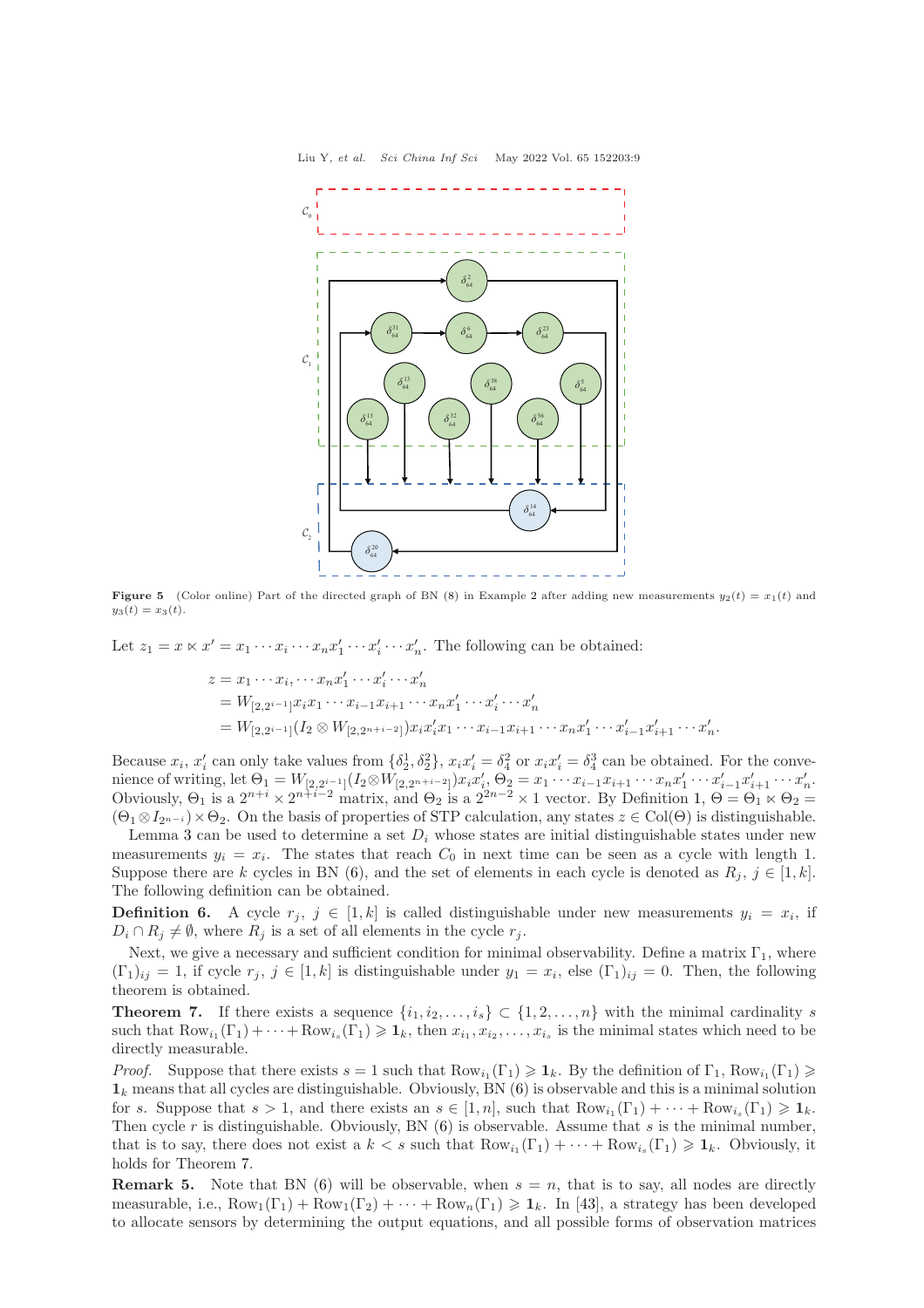can be derived. In this paper, for a BN [\(1\)](#page-2-2) with output [\(2\)](#page-2-3), the observability can be determined by Theorem [3](#page-4-1) and the optimal measurements can also be designed by Theorem [7](#page-8-1) if BN [\(6\)](#page-2-5) is unobservable. For a BN [\(1\)](#page-2-2) without output, the optimal measurements can also be designed by Theorem [7,](#page-8-1) since states set  $\Delta_{2^{2^n}}$  of [\(6\)](#page-2-5) can be divided into  $C_0$  and  $C_1$ .

Remark 6. Algorithm 2 below solves the minimal observability problem based on Theorem [7.](#page-8-1) In [\[42\]](#page-11-24), an efficient algorithm has been presented for solving the minimal observability problem of BCNs. However, more measurements than the minimal number are indeed required. While in this paper, for the minimal observability of BNs, the minimal number of measurements can be determined. The total computational complexity proposed in Algorithm 2 is divided into two parts: the first part is a polynomial using the number of nodes of BNs  $(5)$ , and the second part is a polynomial with the number k of cycles of BN  $(6)$ . Therefore, the total computational complexity of Algorithm 2 is  $O(m^2n2^{n-1})$ .

#### Algorithm 2 This algorithm is given to determine the minimal number of nodes that are directly measurable and also the specific nodes  $O(\cdot, {\{\cdot\}})$

```
1: Initially mark a set S = \emptyset;
 2: for i = 1 do
 3: Initialize Row_1(\Gamma_1), Row_2(\Gamma_1), \ldots, Row_n(\Gamma_1);4: j = 1;5: if \text{Row}_j(\Gamma_1) \geq 1_m then<br>6: \text{Return } O(1, \{j\}).
          Return O(1,\{j\});7: else
 8: i = j + 1;9: end if<br>10: if j = iif j = n + 1 then
11: Go to 14;
12: else
13: Go to 414: end if
15: i = i + 1;
16: for i = i + 1 do
17: Initialize an order from 1 to C_n^i for matrix \Gamma_1 as \{w_j\}: Row_{s_1}(\Gamma_1) + Row_{s_2}(\Gamma_1) + \cdots + Row_{s_i}(\Gamma_1), j = 1, 2, \ldots, \frac{n!}{i!(n-i)!};
18: i = 1:
19: if w_j: \text{Row}_{s_1}(\Gamma_1) + \text{Row}_{s_2}(\Gamma_1) + \cdots + \text{Row}_{s_i}(\Gamma_1) \geq 1_k then
20: Return O(i, \{s_1, s_2, ..., s_i\}) and S = S \cup \{s_1, s_2, ..., s_i\};<br>21: else
          else
22: j = j + 1;23: end if
24: if j = \frac{1}{i!}\frac{1}{(n+1)} + 1 then
25: Go to 14;26: end if
27: end for
28: end for
```
**Example 5.** Reconsider BN [\(8\)](#page-3-2) in Example 2. Based on Figure [5,](#page-8-0) there are two cycles  $m_1$  and  $m_2$ , where  $m_1 = \{\delta_{64}^6, \delta_{64}^{23}, \delta_{64}^{14}, \delta_{64}^{31}\}\$  and  $m_2 = \{\delta_{64}^2, \delta_{64}^{20}\}\$ . By Lemma [3,](#page-7-1) three sets  $D_i$ ,  $i = \{1, 2, 3\}$  whose states are distinguishable states under new measurement  $y_1 = x_i$  can be obtained. Obviously,  $m_1 \cap D_i \neq \emptyset$ ,  $i = \{1,3\}$  and  $m_1 \cap D_3 \neq \emptyset$ . Then  $\Gamma_1$  can be obtained as  $\Gamma_1 = [\delta_3^1 + \delta_3^3, \delta_3^3]$ . By Theorem [7,](#page-8-1) there exists s = 1 such that  $Row_3(\Gamma_1) \ge 1_2$ . Then making  $x_3$  directly measurable yielding an observable BN. Example 6. Consider a BN with four nodes and one output:

<span id="page-9-0"></span>
$$
\begin{cases}\nx_1(*) = \neg x_1 \land [x_2 \lor (\neg x_2 \land x_4)], \\
x_2(*) = x_2, \\
x_3(*) = [x_1 \land ((x_2 \land x_3) \lor (\neg x_2 \land (x_3 \lor x_4)))] \lor [\neg x_1 \land ((x_2 \land x_3) \lor (\neg x_2 \land (x_3 \land x_4)))], \\
x_4(*) = [x_1 \land ((x_2 \land x_4) \lor (\neg x_2 \land (x_3 \lor x_4)))] \lor [\neg x_1 \land ((x_2 \land x_4) \lor (\neg x_2 \land x_3))], \\
y_1 = x_1.\n\end{cases} (12)
$$

By Lemma [2,](#page-2-1) matrices L and H are obtained:  $L = \delta_{16}[9, 10, 11, 12, 13, 14, 14, 16, 2, 1, 4, 3, 5, 15, 8, 16]$  $H = \delta_1[1, 1, 1, 1, 1, 1, 1, 2, 2, 2, 2, 2, 2, 2, 2]$ . Then matrix E can be obtained. Seven cycles are obtained, whose part of the directed graph of [\(12\)](#page-9-0) in Example 6 is shown as Figure [6.](#page-10-11) Each cycle corresponds to the number  $m_1, m_2, m_3, m_4, m_5, m_6, m_7$  $m_1, m_2, m_3, m_4, m_5, m_6, m_7$  $m_1, m_2, m_3, m_4, m_5, m_6, m_7$ . By Lemma 3, four sets whose states are distinguishable under new measurement  $y_{m+1} = x_i$ ,  $i \in [1, 4]$ , can be obtained, and  $\Gamma_1$  is given as  $\Gamma_1 = [\delta_4^3, \delta_4^4, \delta_4^3 + \delta_4^4, \delta_4^2 + \delta_4^3, \delta_4^3 + \delta_4^4, \delta_4^2 + \delta_4^2, \delta_4^3 + \delta_4^4, \delta_4^3 + \delta_4^4, \delta_4^2 + \delta_4^2, \delta_4^3 + \delta_4^4, \delta_4^3 +$  $\delta_4^4, \delta_4^4, \delta_4^2 + \delta_4^3 + \delta_4^4, \delta_4^3 + \delta_4^4$ .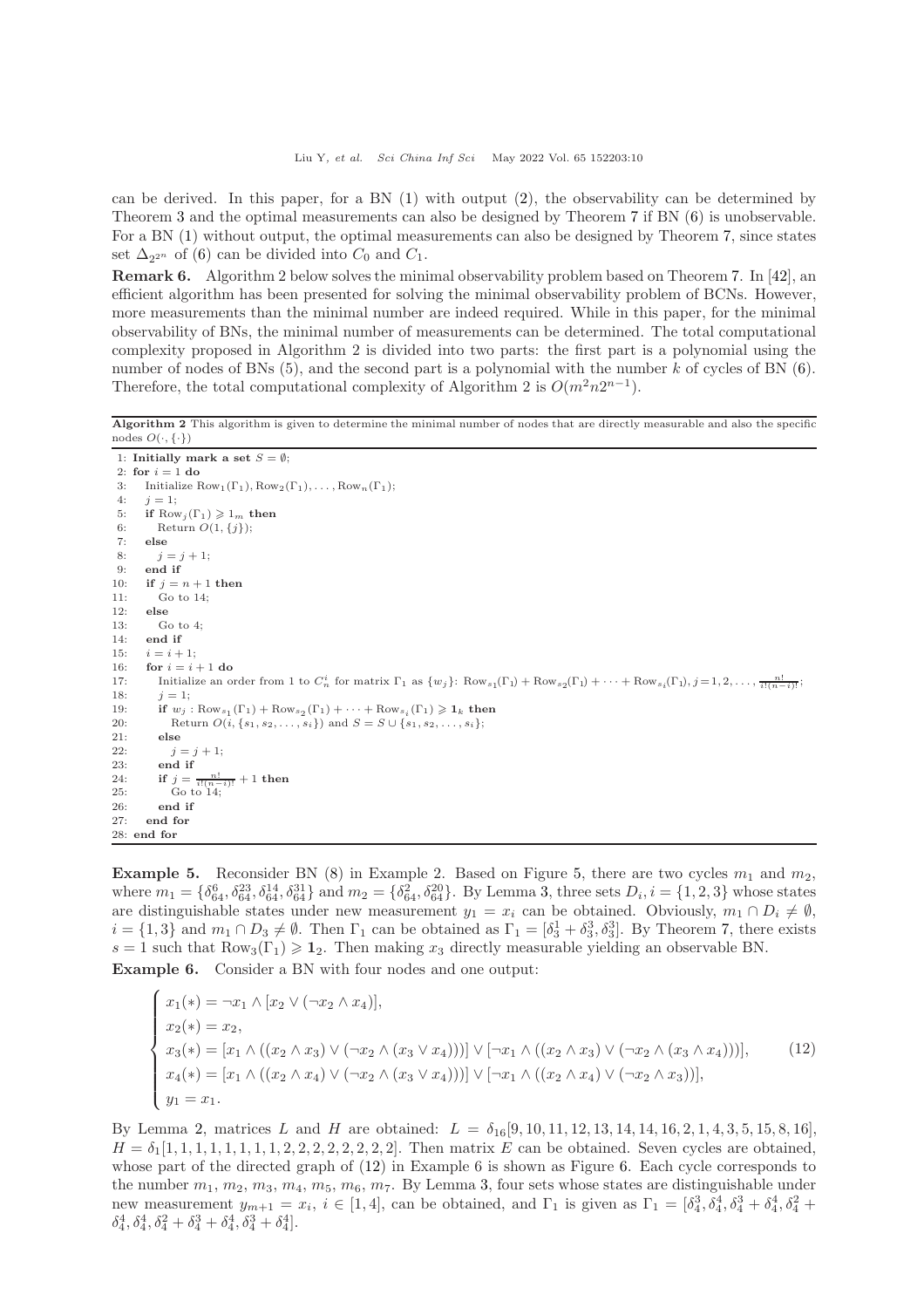<span id="page-10-11"></span>

**Figure 6** (Color online) Part of the directed graph of BN [\(12\)](#page-9-0) in Example 6. The number i represents the index of state  $\delta^i_{256}$ and  $m_i, i \in [1, 7]$  is the name of cycles.

Based on Algorithm 2, it can be found that  $Row_3(\Gamma_1) + Row_4(\Gamma_1) \geq 17$ . Then making  $x_3, x_4$  directly measurable yielding the following BN:

<span id="page-10-12"></span>
$$
\begin{cases}\nx_1(*) = \neg x_1 \land [x_2 \lor (\neg x_2 \land x_4)], x_2(*) = x_2, \\
x_3(*) = [x_1 \land ((x_2 \land x_3) \lor (\neg x_2 \land (x_3 \lor x_4)))] \lor [\neg x_1 \land ((x_2 \land x_3) \lor (\neg x_2 \land (x_3 \land x_4)))], \\
x_4(*) = [x_1 \land ((x_2 \land x_4) \lor (\neg x_2 \land (x_3 \lor x_4)))] \lor [\neg x_1 \land ((x_2 \land x_4) \lor (\neg x_2 \land x_3))], \\
y_1(t) = x_1(t), y_2(t) = x_3(t), y_3(t) = x_4(t).\n\end{cases} (13)
$$

It is straightforward to verify that BN [\(13\)](#page-10-12) is indeed observable, and the measurement is a solution of the minimal observability problem.

## <span id="page-10-9"></span>4 Conclusion

In this study, we use the STP of matrices to investigate the minimum observability of BNs. The necessary and sufficient conditions for determining the observability of BNs were obtained. In addition, the minimum observability problem is defined. A procedure for designing an observer for unobservable BNs was also proposed, and a sufficient and necessary condition to determine the minimum number of nodes was obtained, which must be directly measurable. Finally, the effectiveness of the main results is illustrated using examples. The proposed method for determining observability will be considered for general BNs in future studies. In addition, we will consider the observability of BNs with disturbances.

Acknowledgements This work was supported in part by Natural Science Foundation of Zhejiang Province of China (Grant Nos. LR20F030001, LY22F030005, LD19A010001) and National Natural Science Foundation of China (Grant Nos. 62173308, 61903339). The authors would like to thank the anonymous reviewers who helped improve the quality of this article. The authors also would like to thank Huachao LIU for his valuable suggestions on designing minimal observability of BNs.

#### <span id="page-10-0"></span>References

- <span id="page-10-1"></span>1 Kauffman S A. Metabolic stability and epigenesis in randomly constructed genetic nets. [J Theor Biol,](https://doi.org/10.1016/0022-5193(69)90015-0) 1969, 22: 437–467<br>2 Davidson E H, Bast J P, Oliveri P, et al. A genomic regulatory network for development. Science, 20
- <span id="page-10-2"></span>2 Davidson E H, Rast J P, Oliveri P, et al. A genomic regulatory network for development. [Science,](https://doi.org/10.1126/science.1069883) 2002, 295: 1669–1678
- 3 Smolen P, Baxter D A, Byrne J H. Modeling transcriptional control in gene networks—methods, recent results, and future directions. [Bull Math Biol,](https://doi.org/10.1006/bulm.1999.0155) 2000, 62: 247–292
- <span id="page-10-4"></span><span id="page-10-3"></span>4 Barrett C, He Q, Huang F W, et al. A Boltzmann sampler for 1-pairs with double filtration. [J Comput Biol,](https://doi.org/10.1089/cmb.2018.0095) 2019, 26: 173–192 5 Chen R X F, Bura A C, Reidys C M. D-chain tomography of networks: a new structure spectrum and an application to the SIR process. [SIAM J Appl Dyn Syst,](https://doi.org/10.1137/19M1243890) 2019, 18: 2181–2201
- <span id="page-10-5"></span>6 Cheng D, Qi H, Li Z. Analysis and Control of Boolean Networks: a Semi-Tensor Product Approach. New York: Springer, 2010
- <span id="page-10-7"></span><span id="page-10-6"></span>7 Cheng D, Qi H. A linear representation of dynamics of Boolean networks. [IEEE Trans Automat Contr,](https://doi.org/10.1109/TAC.2010.2043294) 2010, 55: 2251–2258
- <span id="page-10-8"></span>8 Hochma G, Margaliot M, Fornasini E, et al. Symbolic dynamics of Boolean control networks. [Automatica,](https://doi.org/10.1016/j.automatica.2013.05.004) 2013, 49: 2525–2530

<span id="page-10-10"></span>10 Fornasini E, V[alcher M E. Observability, reconstructibility and state observers of Boolean control networks.](https://doi.org/10.1109/TAC.2012.2231592) IEEE Trans Automat Contr, 2013, 58: 1390–1401

<sup>9</sup> Laschov D, Margaliot M, Even G. Observability of Boolean networks: a graph-theoretic approach. [Automatica,](https://doi.org/10.1016/j.automatica.2013.04.038) 2013, 49: 2351–2362